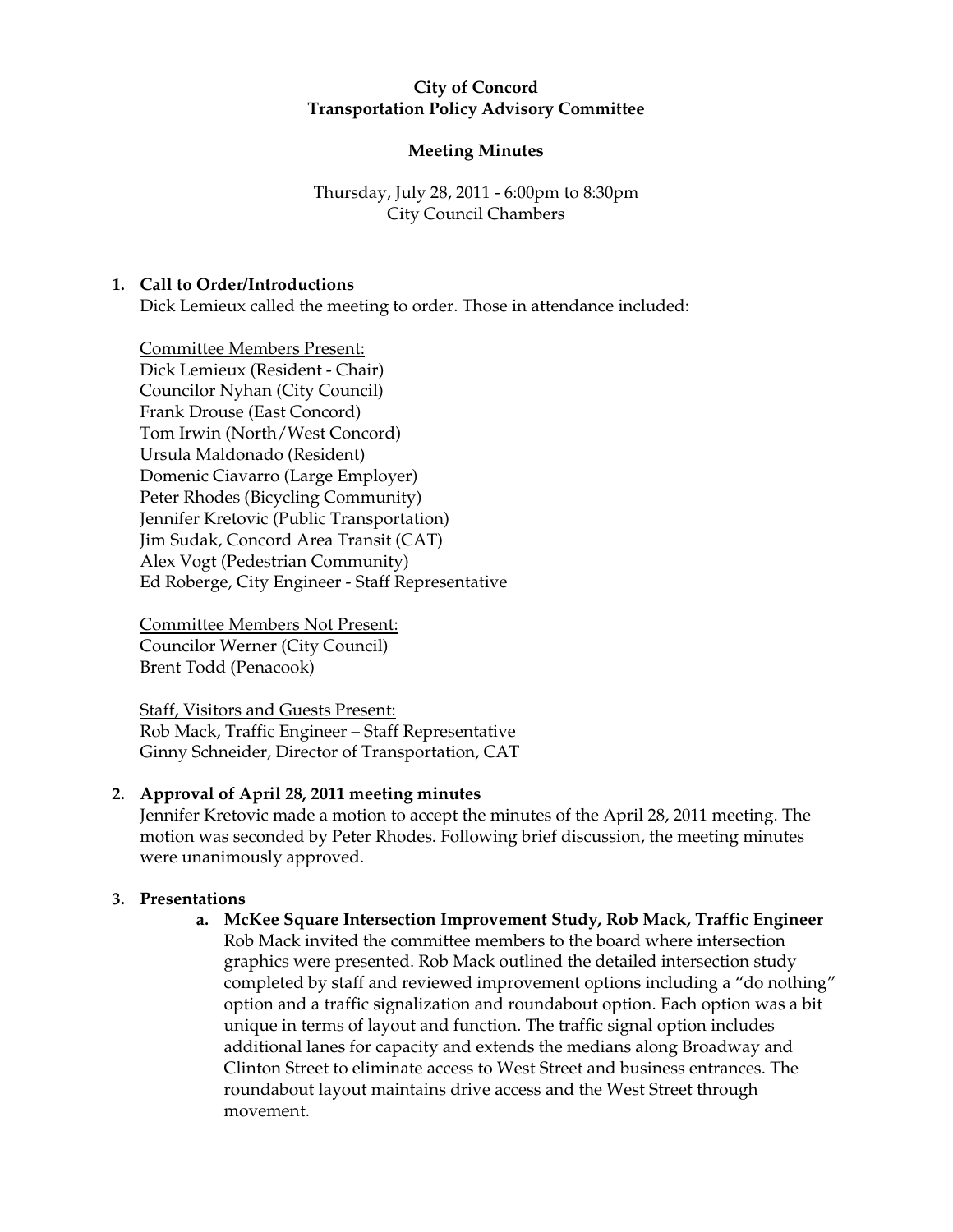Rob Mack turned the committee's attention to the SYNCRO model simulations depicting the existing intersection operations and the traffic signal and roundabout improvement options. The simulation models indicated traffic delays and queuing for each scenario shown. With respect to traffic capacity, reduction in delay and queuing, the roundabout performed best on the simulation analysis.

Rob Mack noted that staff is in the process of reviewing the project with the various TPAC subcommittees including Pedestrian, Bike, and Traffic Operations and has begun meeting with the immediate abutters to the project. A general public meeting will be scheduled this Fall to review the project with a larger public group. The project is currently planned in the FY2013 and FY2014 CIP program for design and construction.

Alex Vogt indicated that the Pedestrian Committee endorsed the roundabout option given it improvements on safety and its pedestrian crosswalk configurations. Peter Rhodes indicated that the Bicycle Committee endorsed the roundabout option as well and suggested that the sidewalk areas at the immediate intersection area be expanded to 10' widths to accommodate both bikes and pedestrians if younger cyclists are not comfortable in using the vehicle lanes. Rob Mack noted that the Traffic Operations Committee also endorsed the roundabout option as preferred based on traffic operations, reduction in queuing and delay, and anticipated safety improvements including accident reduction, lowering of speeds through the intersection and pedestrian crossing capability.

When asked what the anticipated costs for the project options were, Rob Mack noted that the "do nothing" option actually includes replacing the outdated signal equipment and minor changes to roadway pavement marking at a cost of about \$200,000. The traffic signal and roundabout options are estimated to cost about \$600,000 to \$800,000 respectively. Rob Mack noted that costs are subject to final design review and early estimates include large contingency amounts.

Based on discussions, TPAC supports the roundabout option and noted this type of project is a gateway treatment project for the South End.

**b. Update on Manchester Street/Integra Drive Intersection Improvements Project**  Ed Roberge provided a brief update on the Manchester Street/Integra Drive Intersection Improvement Project. To provide some background, Ed Roberge noted that this project has been active since late 1999 and includes multiple phases along Manchester Street from Garvins Falls Road to the Pembroke Town Line. In 2009, City Council decided to defer major construction along this corridor until the US Route 3 Corridor (North) project was completed – estimated at 2014.

In that, Council approved what is known as an interim safety improvement which includes the realignment of Airport Road to intersect with Integra Drive and Manchester Street and install traffic signals. Currently, utility relocations are underway and design drawings are under final review with NHDOT. The project is expected to be bid in mid-August for September start of construction.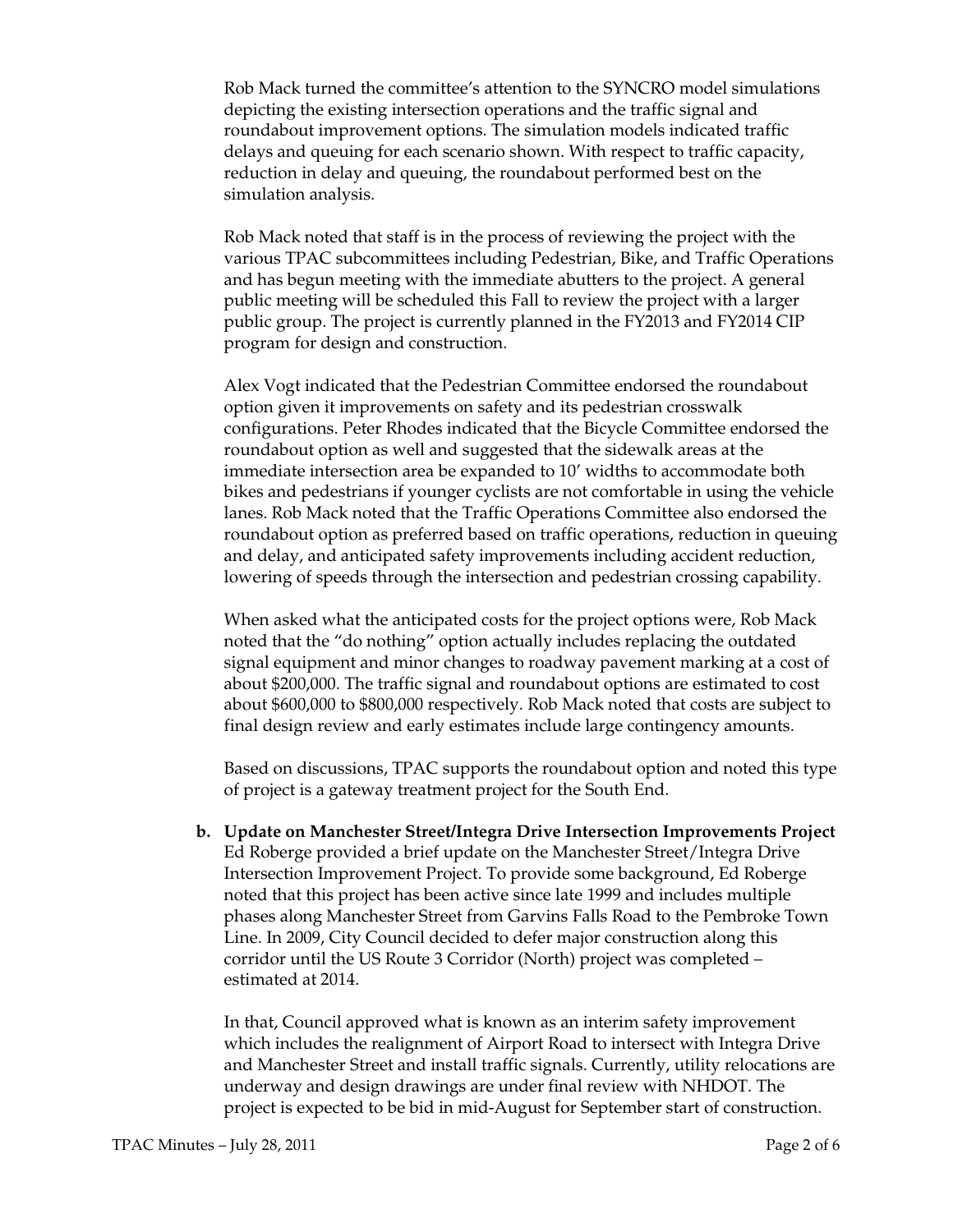It is expected that the intersection will be reconfigured by years' end and final completion will be done by July 2012.

**c. Update on Major Capital Projects for FY2012, Ed Roberge, City Engineer**  Ed Roberge distributed a capital project status report that Engineering staff uses on a regular basis to track the performance of projects. The report specifically highlighted the FY2012 projects recently approved by City Council at budget adoptions. Major transportation projects included in the FY2012 work plan include the Sewalls Falls Bridge Replacement Project (CIP22), the US Route 3 Corridor (North) Improvement Project – Phase 4b (Call Street to Penacook Street) (CIP35), Traffic Signal Improvements to Main Street and Pleasant Street (CIP283), and Manchester Street/Old Turnpike Road Intersection Improvements (CIP519).

Ed Roberge indicated that detailed updates on these projects will be presented to TPAC in upcoming meetings.

#### **4. Public Comment**

There were no public comments at this meeting.

#### **5. Consent Reports**

## **a. Approval of Subcommittee Nominations**

There were no subcommittee nominations to consider.

## **b. Approval of Subcommittee Minutes (Pedestrian, Bicycle, Public Transportation, Traffic Operations)**

The Committee unanimously approved the meeting minutes of the Pedestrian, Bicycle, Public Transportation, and Traffic Operations Committee meetings.

## **6. TPAC Referrals from City Council, Staff and Chair**

**a. Referral from Council Patten regarding a request from a resident in the Cricket Lane neighborhood to consider opening the gate on Cricket Lane** *(City Council: 5/2011)*

Ed Roberge indicated that a referral by a resident was forwarded by Councilor Patten requesting the City consider opening the gate along Cricket Lane that separates the north and south sections of the street. To provide some background, Ed Roberge noted that the northerly section of Cricket Lane – the section closest to Pembroke Road was approved and constructed in 1986. At the time, residents of the existing southerly section expressed concern of cut through traffic and speeds to the Planning Board as requested that a gate be installed separating the two roadway sections. Ultimately the City Council heard this request and upheld the decision to install the gate.

When discussing this request with other neighbors within the area of the gate, Councilor Patten indicated that of all of the folks he spoke to, all support maintaining the gate as is and expressed concern with removing it. Councilor Patten informed Engineering staff that he spoke to the resident requesting the consideration and that in light of the discussions on the subject, he would drop his request.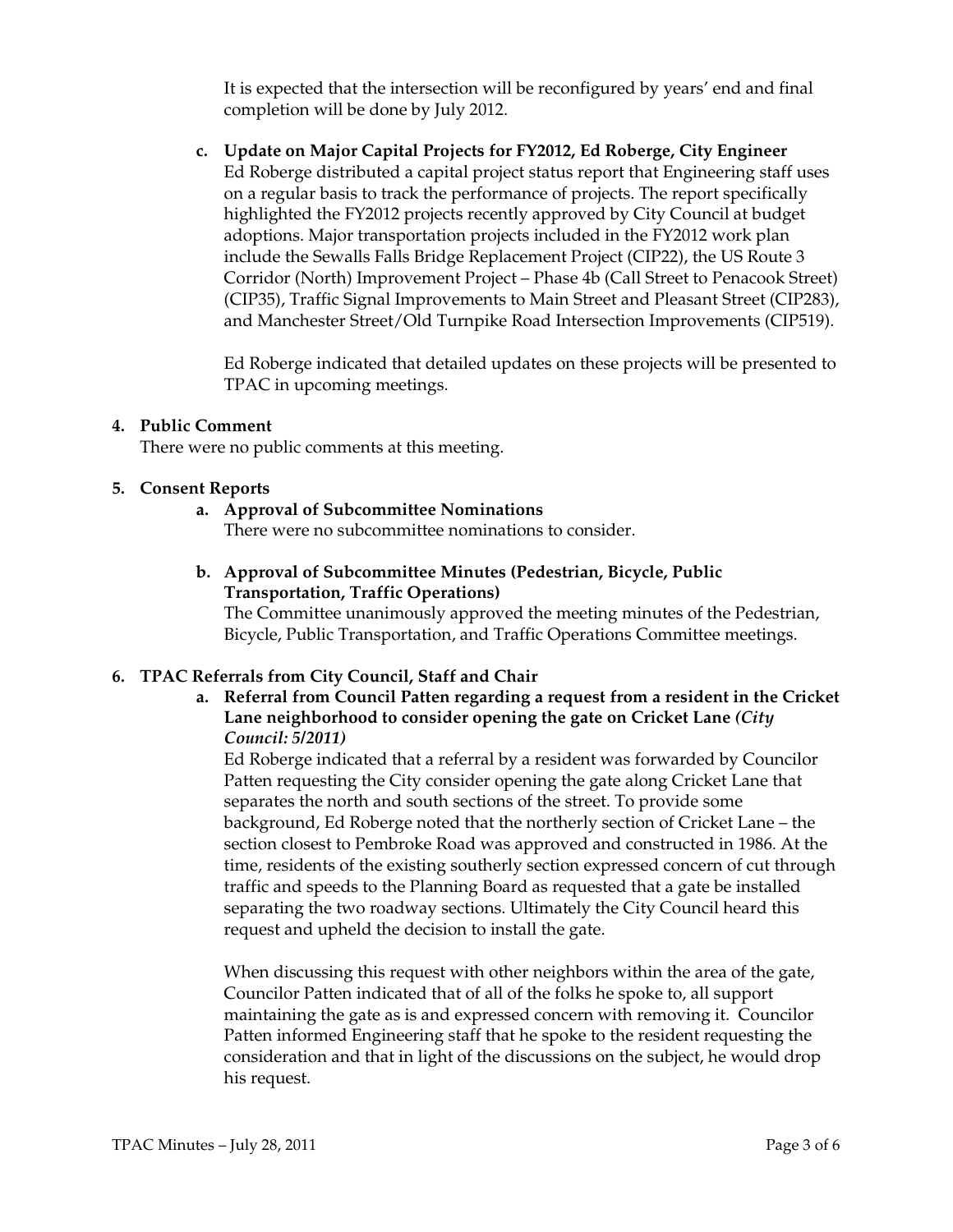Ed Roberge suggested that TPAC table this item in order to follow-up with Council Patten on the matter to be sure the resident clearly wants to drop the matter. If so, a final Council report will be issued by TPAC closing the matter.

#### **7. Status report on subcommittees**

#### **a. Pedestrian Committee, Alex Vogt**

Alex Vogt reported that the Pedestrian Committee met in June and discussed the Walk Friendly Community assessment provided by the Federal Highway Administration (FHWA) as part of the Walk Friendly Community program. One of the comments made in the report was the lack of a pedestrian master plan in Concord. The committee will begin to focus on this.

The Pedestrian Committee began sidewalk audits and noted that UNH students are also working on an ADA Transition Plan which includes some field assessments of sidewalks and ramps. The Pedestrian Committee continued its discussions on the Merrimack River Greenway Trail (MRGT) project including options for funding and the cleanup scheduled in July. The committee and the project team hopes to schedule events along the project corridor in the near future.

Alex Vogt reported that members have been in contact with Jonathan Gregory of 350.org focused on the reduction of carbon dioxide in the world environment. More to come on this.

#### **b. Bike Committee, Peter Rhodes**

Peter Rhodes reported that now that the Bike Committee has completed the development of the Bike Master Plan and the Merrimack River Greenway Trail (MRGT) project, focus will now turn to developing a capital project priority list including placement in the City's CIP and funding sources. The Bike Committee will develop project focus groups and look at a variety of projects.

#### **c. Public Transit Committee, Jennifer Kretovic**

Jennifer Kretovic reported that the Public Transit Committee met in July and discussed a number of issues mainly focused on upcoming service changes to CAT.

TPAC will recall supporting the Public Transit subcommittee recommendation to eliminate one trolley and the Industrial Park Drive Route but add year-round Saturday Service. The elimination of Indy Park was not received well by the public at CAT's Public Hearing on June 7<sup>th</sup> and at the June 9<sup>th</sup> City Council Budget Hearing. CAT presented the committees' recommendation along with an alternate route plan which had been presented to NHDOT. The subcommittee ultimately opted to support CAT in their alternate route proposal now called the Crosstown Route.

Jennifer Kretovic reported that the new system structure and funding was approved by Council with the caveat that TPAC/TPAC-PT is to report on the performance of a number of tasks including what outside revenue sources are being sought, how successful will the proposed 10-week test of Saturday Service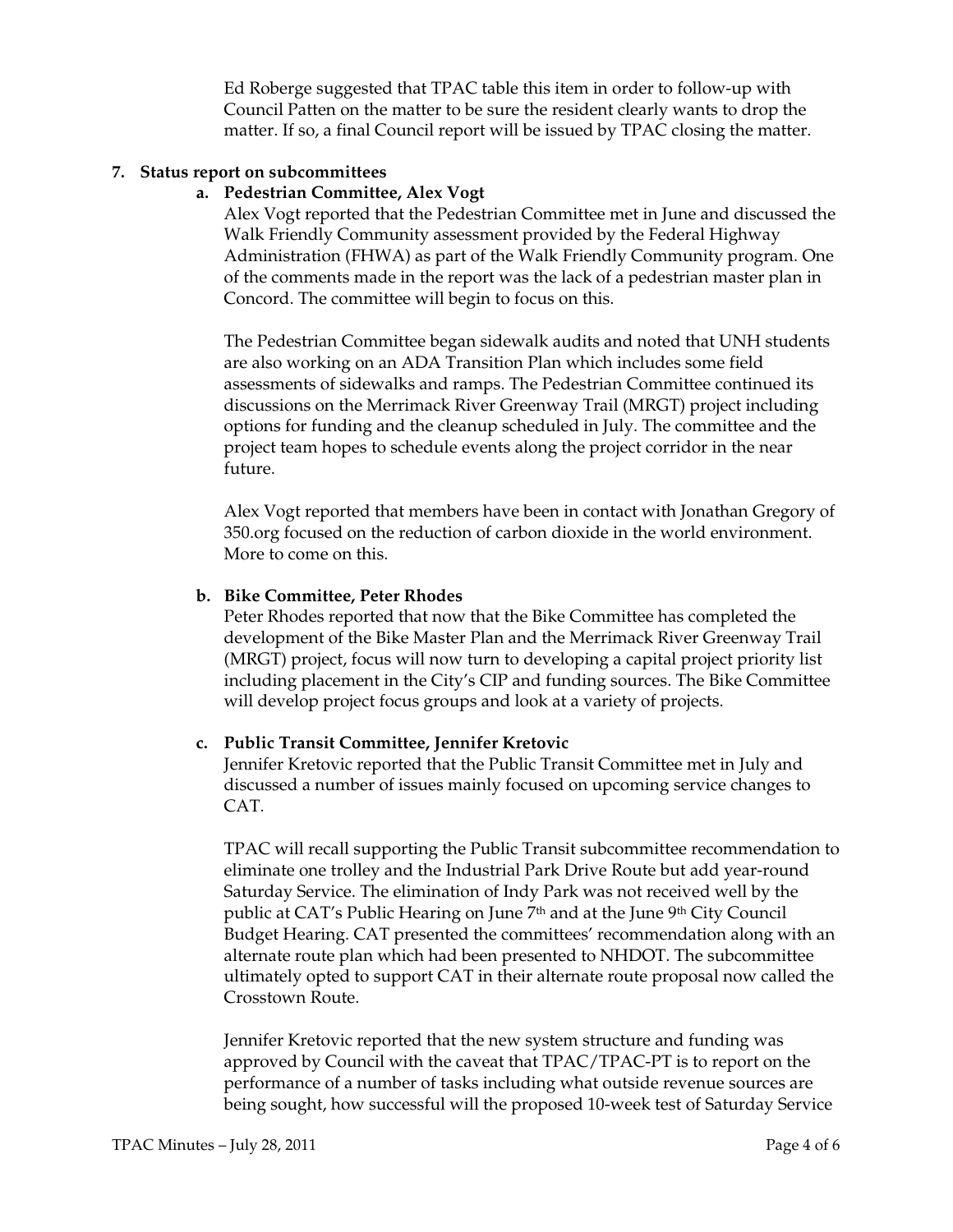be and any revenue/sponsorship opportunities from that program, what is the general responsiveness from CAT to TPAC requests that need to be addressed, how can inefficiencies in the system need to be improved, and to provide a report to Council on a quarterly basis.

CAT held another public meeting on July  $12<sup>th</sup>$  to present the new Crosstown Route and the 10-week Saturday Service program. Jennifer Kretovic reported that CAT has been working with the Community Transportation Association of America to work on the routing and connections for the new route and entire system. The Crosstown Route is not up and running as yet and has met an ADA barrier as there are no accessible bus stops along the South side of Regional Drive. Until these accommodations are made, the new Crosstown Route will be a mirror of the Indy Park Route operating on Pembroke Road to Indy Park then proceeding back into the city via Regional Drive.

The committee has requested new data points for CAT to report that will supersede the traditional monthly ridership reports the committee currently receives. The new reports will include number of service days per month, vehicle hours, revenue vehicle hours, vehicle miles, revenue vehicle miles, cost measures (Total Cost, Cost per Mile, Cost per Hour, Cost per Passenger), ridership measures (# Rides, Ridership per Vehicle Hour, Ridership per Vehicle Mile, Ridership per Service Day), fares collected, fare box cost, fare per passenger, percent revenue hours/percent revenue miles, and cumulative service days. Along with the request for the new budget figures, TPAC-PT requested CAT provide us their Program Goals for the upcoming year.

Jennifer Kretovic noted that TPAC-PT is interested in hearing from other transit operators to see how their operations function. The subcommittee will be learning about other operators in the coming months. The first request is to see how Advance Transit operates a fare free system. In speaking with their director he is often in Concord about once a month, he will try to meet with a small group from TPAC/TPAC PT then or see if he can attend one of our meetings.

#### **d. Traffic Operations Committee, Rob Mack**

Rob Mack reported that the Traffic Operations Committee met in July and finalized the STOP Sign Policy for TPAC consideration. The TOC also discussed and acted on several referrals including the request to open the gate on Cricket Lane, a request consider installing a street light on Bow Street, a complaint about traffic signal detection for motorcycles at the Airport Road/Regional Drive intersection, and a request for pedestrian crossing signs.

#### **8. TPAC Policy Objectives/Programs/Initiatives**

**a. Stop Sign Policy – final review and recommendation to City Council**  Rob Mack reported that the STOP Sign Policy had been finalized following review by both the TOC and TPAC and a report and policy document had been forwarded in the TPAC agenda package for review.

Following a brief discussion where several minor edits were suggested, Peter Rhodes made a motion to approve the policy and cover report and forward the